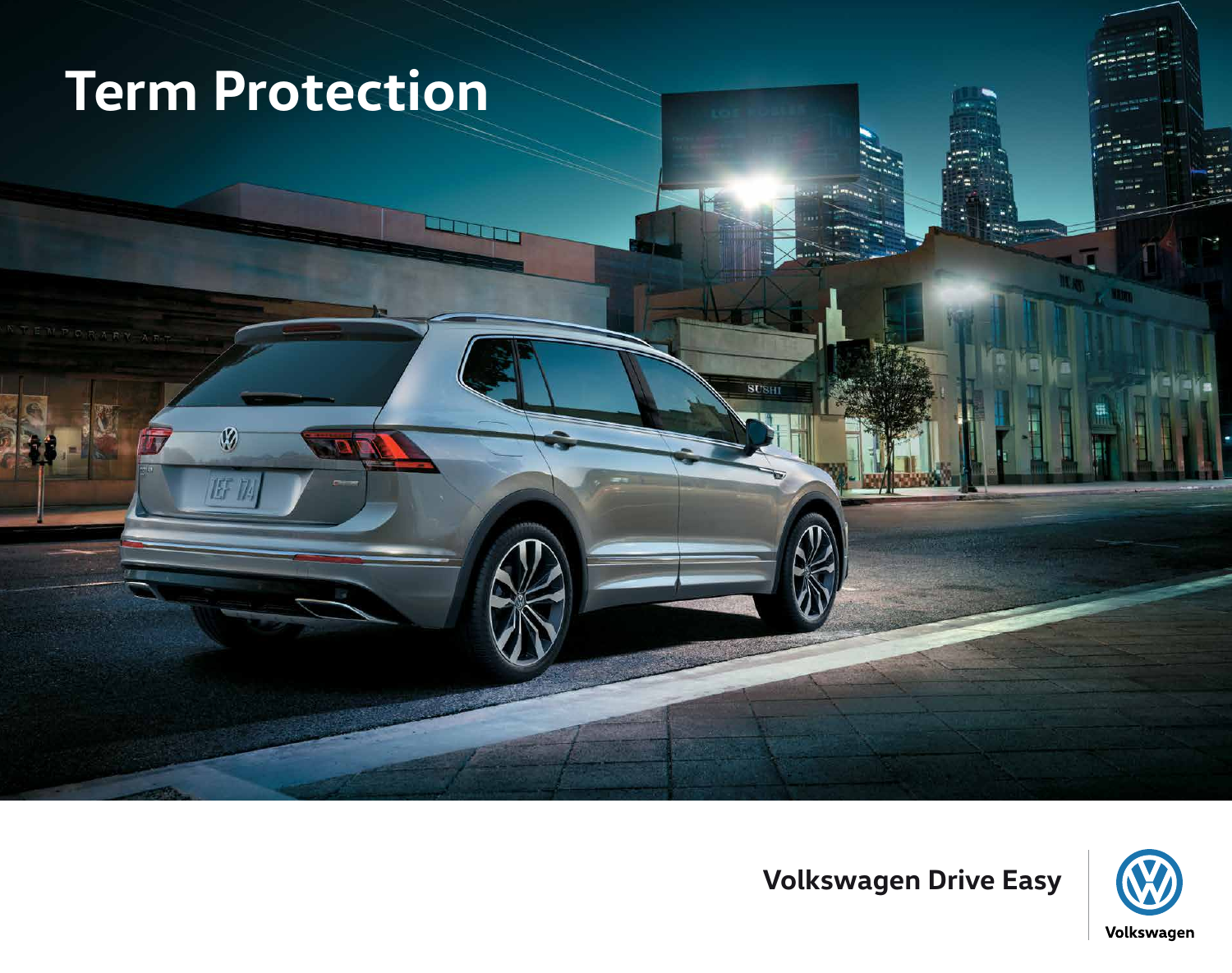1 Available on vehicles within the first 12 months or 12,000 miles of the start date/mileage following activation of the New Vehicle Manufacturer's Limited Warranty.

2 Term Protection coverage runs concurrently with any applicable manufacturer's warranties.

3 Please consult your Agreement for a complete list of covered components.

#### **Term Protection Plus<sup>4</sup> benefits:**

5 Optional brake rotor coverage is not available as a stand-alone option. It must be purchased with either Term Protection or Term Protection Plus.

6 Due to a covered mechanical breakdown. Please consult your Agreement for complete terms and conditions.

7 Trip Interruption coverage is not available to residents of California or New York.

8 Please consult your Agreement for complete transfer and cancelation rules, including state-specific transfer and cancelation rules.

9 Additional exclusions may apply. Please consult your Agreement for specific coverage details, including limitations and exclusions.

• Includes one (1) replacement set of front and rear brake rotors<sup>5</sup>

#### **Term Protection benefits:**

**Covered components and services3**

• **Brake pads**

Covers one (1) replacement set of front and rear brake pads

- **Battery** Covers one (1) replacement battery
- **Belts and hoses**<sup>3</sup>

- Rental car reimbursement up to \$35 per day for up to ten (10) days if required<sup>6</sup>
- Trip interruption coverage up to \$200 per day for up to five  $(5)$  days if required<sup>6,7</sup>
- Transferable for a fee if you sell your vehicle to a private party $8$
- Cancelable at any time; after 30 days, subject to a fee<sup>8</sup>
- No deductible
- 4 Term Protection Plus is only available for MY2017 and older vehicles.

Covers replacement of most major engine belts and hoses

- **Windshield wiper blades** Covers one (1) replacement set of wiper blades and/or inserts
- **Wheel alignment** Covers one (1) wheel alignment
- **Diagnostics and fluid replacement** Included in conjunction with all covered services
- **Headlamps** Covers the replacement of headlamps
- **Bulbs and Fuses**

Covers fuses and interior/exterior light bulbs

• Includes all of the covered components and services listed under Term Protection benefits, plus mechanical breakdown coverage that includes all mechanical and electrical parts, unless specifically listed as not covered in the Exclusions section of the Agreement

#### **Optional Brake Rotor coverage5 adds:**

#### **Additional benefits:**

#### **Coverage exclusions may apply:9**

- Mechanical breakdowns covered by your vehicle's manufacturer's warranty
- Mechanical breakdowns caused by accident, collision, vandalism, or weatherrelated conditions
- Mechanical breakdowns caused by lack of maintenance or pre-existing conditions
- Carbon/ceramic brake pads and carbon/ ceramic brake rotors
- Hybrid/electric high voltage vehicle batteries



# **Term Protection**

## **Don't get worn down by everyday wear.**

The premium performance of your Volkswagen requires a lot of precision moving parts, such as brake pads, engine belts, and windshield wiper blades, that will need to be replaced when they wear down. Non-moving parts such as your battery need to be replaced too.

Everyday wear is where Volkswagen Term Protection comes into play. This optional service plan covers parts and labor for components<sup>1</sup> that commonly wear out for up to six years or 72,000 miles, with no deductible the entire time.<sup>2</sup>